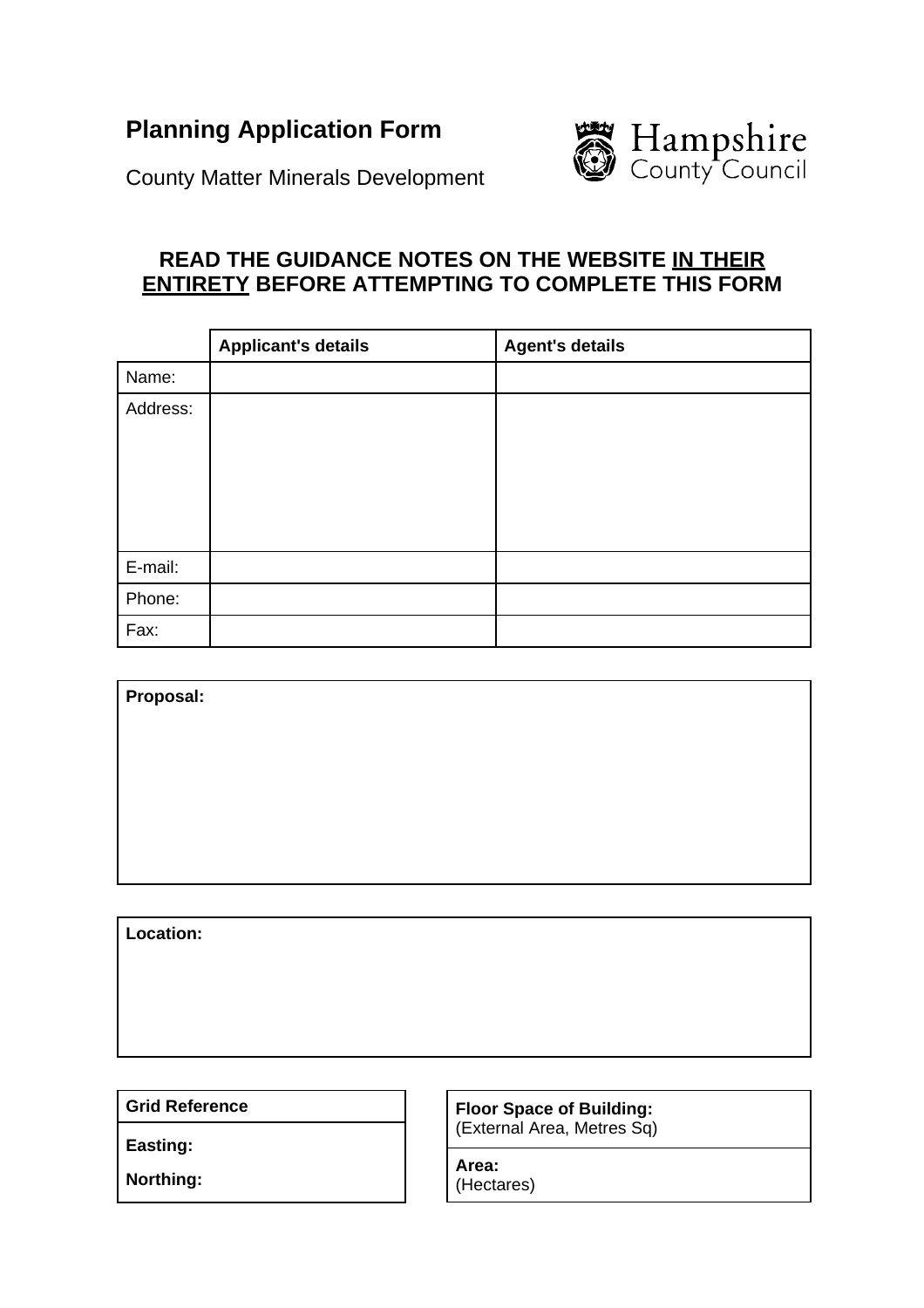### **Interest in Site:**

## **Existing Land Use Category:**

| <b>Existing Land Use</b>     |  |  |
|------------------------------|--|--|
| Main land use:               |  |  |
| Other land use 1 (optional): |  |  |
| Other land use 2 (optional): |  |  |
| Other land use 3 (optional): |  |  |
| Other land use 4 (optional): |  |  |

### **Application Type:**

**Type of Site:** 

| <b>Nature of Application:</b> |  |
|-------------------------------|--|
| $(2$ choices max.)            |  |

| <b>Environmental Impact</b>  | <b>Environmental Impact</b> |
|------------------------------|-----------------------------|
| <b>Assessment Submitted:</b> | <b>Assessment Schedule:</b> |

| <b>Type of Mineral</b>      | <b>Proposed Total</b><br><b>Capacity/Reserve</b><br>(tonnage) | <b>Proposed Annual</b><br><b>Capacity/Reserve</b><br>(tonnage) |  |
|-----------------------------|---------------------------------------------------------------|----------------------------------------------------------------|--|
| Oil and Gas (optional):     |                                                               |                                                                |  |
| Clay (optional):            |                                                               |                                                                |  |
| Chalk (optional):           |                                                               |                                                                |  |
| Soft Sand (optional):       |                                                               |                                                                |  |
| Sand and Gravel (optional): |                                                               |                                                                |  |
| Other (optional):           |                                                               |                                                                |  |